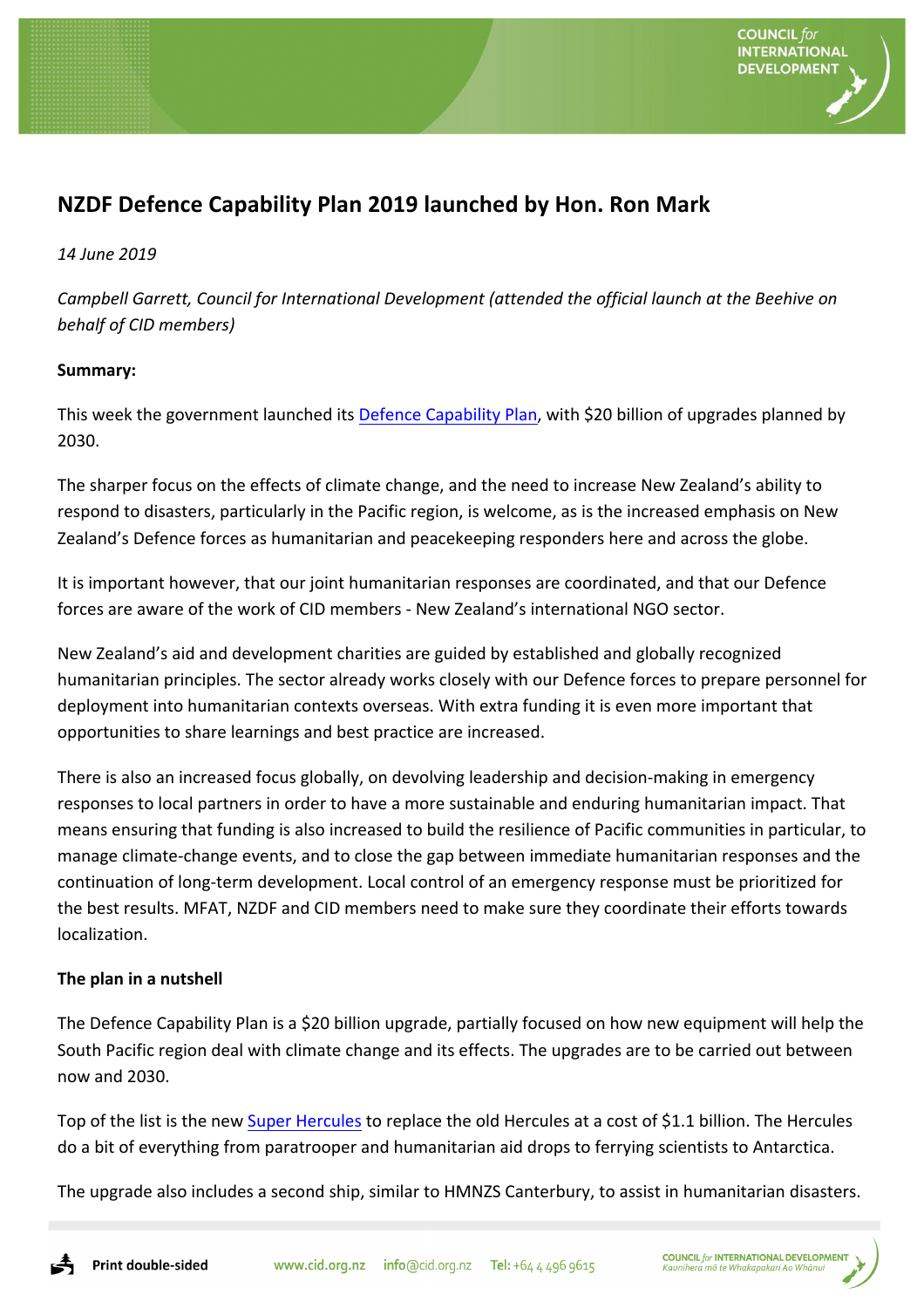According to the Minister of Defence Ron Mark, this vessel "will be able to move more vital stores and personnel with greater availability to operate in adverse conditions than is currently available to HMNZS Canterbury. And I emphasise that climate change will require that."

There are also plans for a polar-ready Southern Ocean Patrol Vessel and new maritime helicopters in midto-late 2020s, and increasing the number of soldiers to 6000 by 2035.

The investments are balanced across the three services: Army, Navy and Air Force.

## **The Launch**

Minister of Defence Ron Mark launched the NZDF Defence Capability Plan 2019 at the Beehive this week. The Plan contains details of the planned investment of the Defence Force until 2030. Together with last year's *Strategic Defence Policy Statement 2018*, the Plan recalibrates New Zealand's \$20 billion capital investment in Defence to better match the priorities of the Coalition Government and the values of the Defence Force.

\$5.8 billion of the total investment has already been spent, with the remaining \$14.2 billion to be spread from now to 2030.

The main investments of the Plan over the next decade are the replacement of the P3 Orion and C130H Hercules fleets, the eventual replacement HMNZS *Otago* and HMNZS *Wellington*, and a new vessel to complement HMNZS *Canterbury*. 

These investments will cover Defence's increased role in the Pacific and Southern Oceans - including significant investments in an Enhanced Maritime Awareness Capability, maritime surveillance, and unmanned aerial vehicles.

Along with future-proofing the Defence Force with modernised priorities and systems, the Plan sets out two major focuses for Defence to 2030 and beyond – supporting the Pacific Reset and responding to the climate crisis.

"We have accepted responsibility to support smaller Pacific Island nations, who do not have the capacity to respond to these sort of disasters which befall them and to do that we need to have some flexibility," Minister Ron Mark said.

"Over time there will be an increased requirement for our defence and other security forces to respond with humanitarian assistance and disaster relief. More search and rescue missions and potentially stability operations."

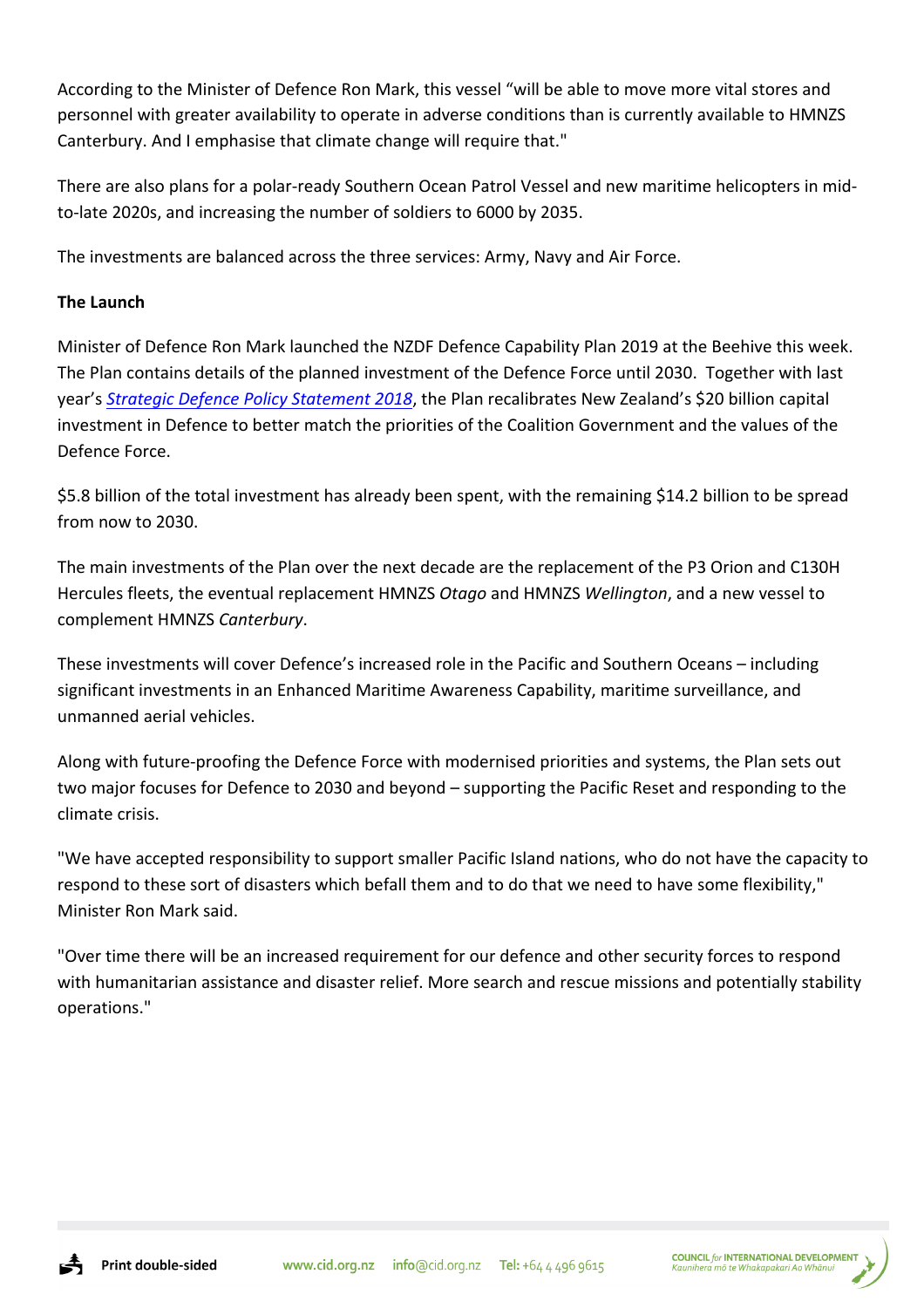The Plan acknowledges that the Pacific is under increased geopolitical pressure as a main arena for international politics. One of the flagship policies of the Coalition Government is the Pacific Reset  $$ increasing investment in the Pacific through the Ministry of Foreign Affairs and Trade and New Zealand's aid budget. This Plan aims to complement the efforts of the Pacific Reset by increasing our capability in the area, the minister said.

Following the 2018 Defence Assessment – *The Climate Crisis: Defence Readiness and Responsibilities*, the Plan adds to the focus of the Defence Force on the long-term impacts of climate change.

A warming world, with acidifying and rising seas, may see low-lying Pacific Island countries disappear and contribute to resource scarcity, the minister acknowledged.

Minister Ron Mark noted that New Zealand's men and women in uniform are in a good position to understand the impacts of climate change, as they are at the forefront of responding to the challenges posed by rising sea levels and increased natural disasters. The Plan notes three main implications for Defence as a consequence of climate change:

- Increased humanitarian and disaster relief operations
- Increased stability operations
- Increased search and rescue missions in the Pacific.

For the international NGO network working in the Pacific, this will also mean increased demand for services over the coming decades.

The Defence Minister was keen to emphasise that "at its heart, it is a humanitarian plan" and that the role of Defence is to contribute to the security of not only New Zealanders, but also the security of our friends in the Pacific.

The increased focus of the Ministry and of the Defence Force on climate change and the Pacific are welcome news to our sector. The Defence Force has resources and capacity that the private sector and international NGOs simply do not have access to, and recognition of New Zealand's role as a Pacific humanitarian leader is important across government agencies.

## **Work more closely with New Zealand's international NGOs and local partners**

While there is much to welcome with this renewed focus on climate change and humanitarian work, it is regrettable that there is no real reference in the Plan to working with international NGOs, other non-state actors, or local partners.

In order for our sector to successfully deliver humanitarian responses, more efforts at collaboration across sectors will be needed, including with Defence forces, other public sector organisations, and New Zealand businesses active in the Pacific, who are often in an ideal position to offer support for first responders in an emergency.